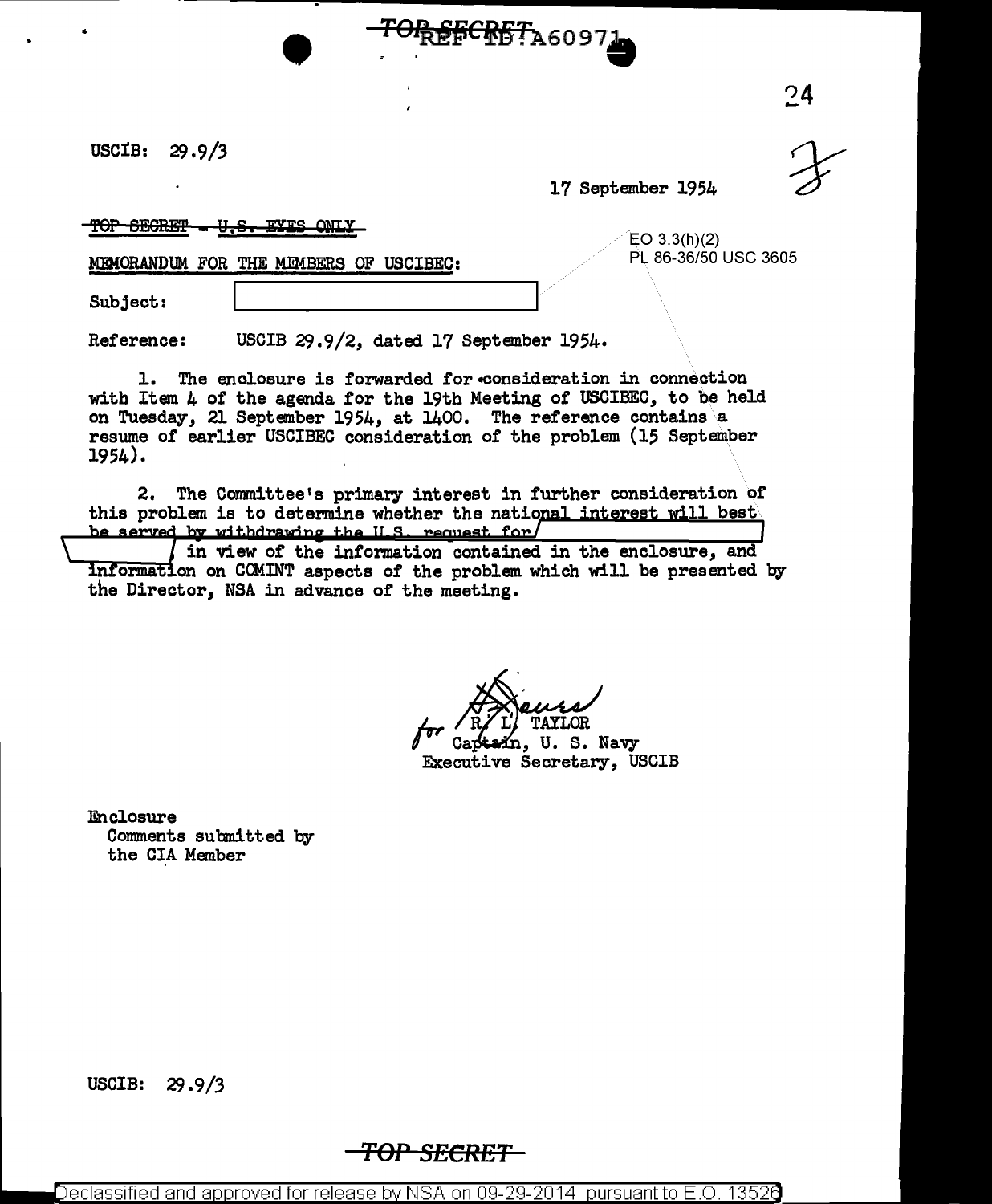|                                    |                                                                                                                                                      | 17 September 1954                       |
|------------------------------------|------------------------------------------------------------------------------------------------------------------------------------------------------|-----------------------------------------|
|                                    | MEMORANDUM FOR THE MEMBERS OF USCIBEC                                                                                                                | $E$ O 3.3(h)(2)<br>PL 86-36/50 USC 3605 |
| <b>SUBJECT:</b>                    |                                                                                                                                                      |                                         |
|                                    |                                                                                                                                                      |                                         |
|                                    |                                                                                                                                                      |                                         |
|                                    | 1. At its Special Meeting on 15 September 1954, USCIBEC decided                                                                                      |                                         |
|                                    | that a team of high-level representatives<br>for the purpose of fulfilling a request $by$                                                            | NSA should be sent to                   |
|                                    |                                                                                                                                                      | for a personal briefing with respect    |
| to the U.S. request for            |                                                                                                                                                      |                                         |
|                                    |                                                                                                                                                      |                                         |
| 2.                                 | This USCIBEC decision has been carefully reviewed within the<br>Central Intelligence Agency in light of the points made during the USCIBEC           |                                         |
|                                    | meeting and in light of statements on the subject by                                                                                                 | OGA                                     |
|                                    | This review has raised considerable doubt as                                                                                                         |                                         |
|                                    | to (1) whether the proposed briefing would in fact further U.S. efforts to                                                                           |                                         |
| secure                             | agreement to the                                                                                                                                     | and (2) whether the need for            |
| the                                | if obtainable, is sufficient to justify the incalculable,                                                                                            |                                         |
|                                    | and possibly irreparable, damage to U.S. intelligence interests which is<br>resulting from continued military and diplomatic pressure for these base |                                         |
| rights.                            | It appears therefore that further consideration should be given to                                                                                   |                                         |
|                                    | weighing the overall intelligence benefits expected from the U.S.                                                                                    |                                         |
|                                    | against those currently being realized through other intelligence                                                                                    |                                         |
|                                    | arrangements, as described in paragraph 5 below.                                                                                                     |                                         |
|                                    | 3. At the USCIBEC meeting, it was brought out that:                                                                                                  |                                         |
|                                    |                                                                                                                                                      |                                         |
| a) —                               | The requirement for                                                                                                                                  | no                                      |
|                                    | longer has the importance that it did at the inception of negotiations.                                                                              |                                         |
|                                    |                                                                                                                                                      |                                         |
|                                    |                                                                                                                                                      |                                         |
|                                    |                                                                                                                                                      |                                         |
|                                    | c) The draft agreements, as they now stand, allow the                                                                                                |                                         |
|                                    | to station a liaison officer at one of the bases, and put                                                                                            |                                         |
|                                    | the other under their command.<br>d) The U.S. is now unwilling to give the                                                                           |                                         |
|                                    |                                                                                                                                                      | any access                              |
|                                    |                                                                                                                                                      |                                         |
|                                    |                                                                                                                                                      |                                         |
|                                    |                                                                                                                                                      |                                         |
| 4.                                 |                                                                                                                                                      |                                         |
| and made the following statements: |                                                                                                                                                      |                                         |
|                                    |                                                                                                                                                      |                                         |
| a)                                 | U.S. Army and U.S. Air Force are requesting                                                                                                          |                                         |
| b)                                 | is in the course of enlarging its own                                                                                                                |                                         |

 $\sim$ 

 $\bullet$ 

TOP SECRET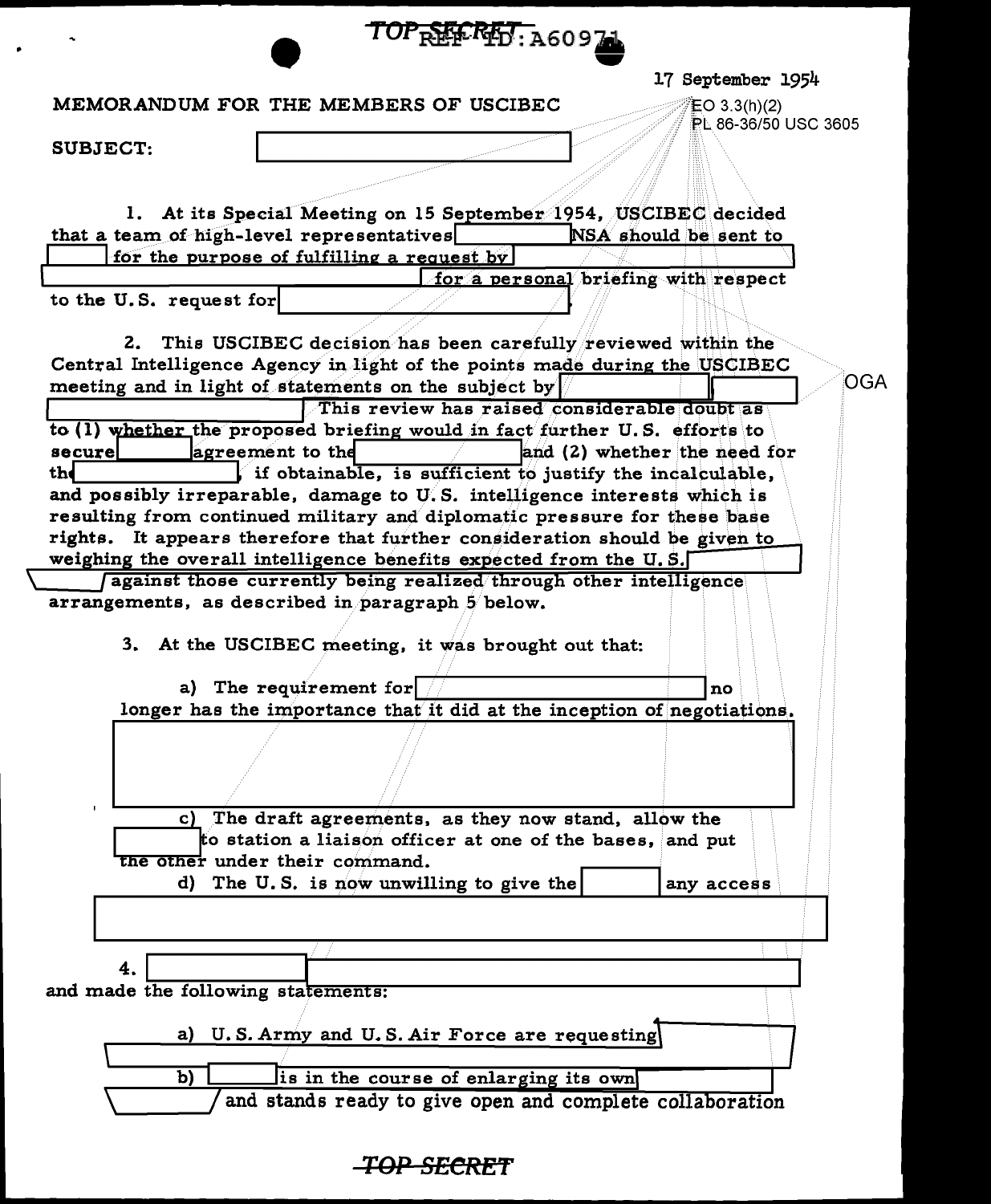